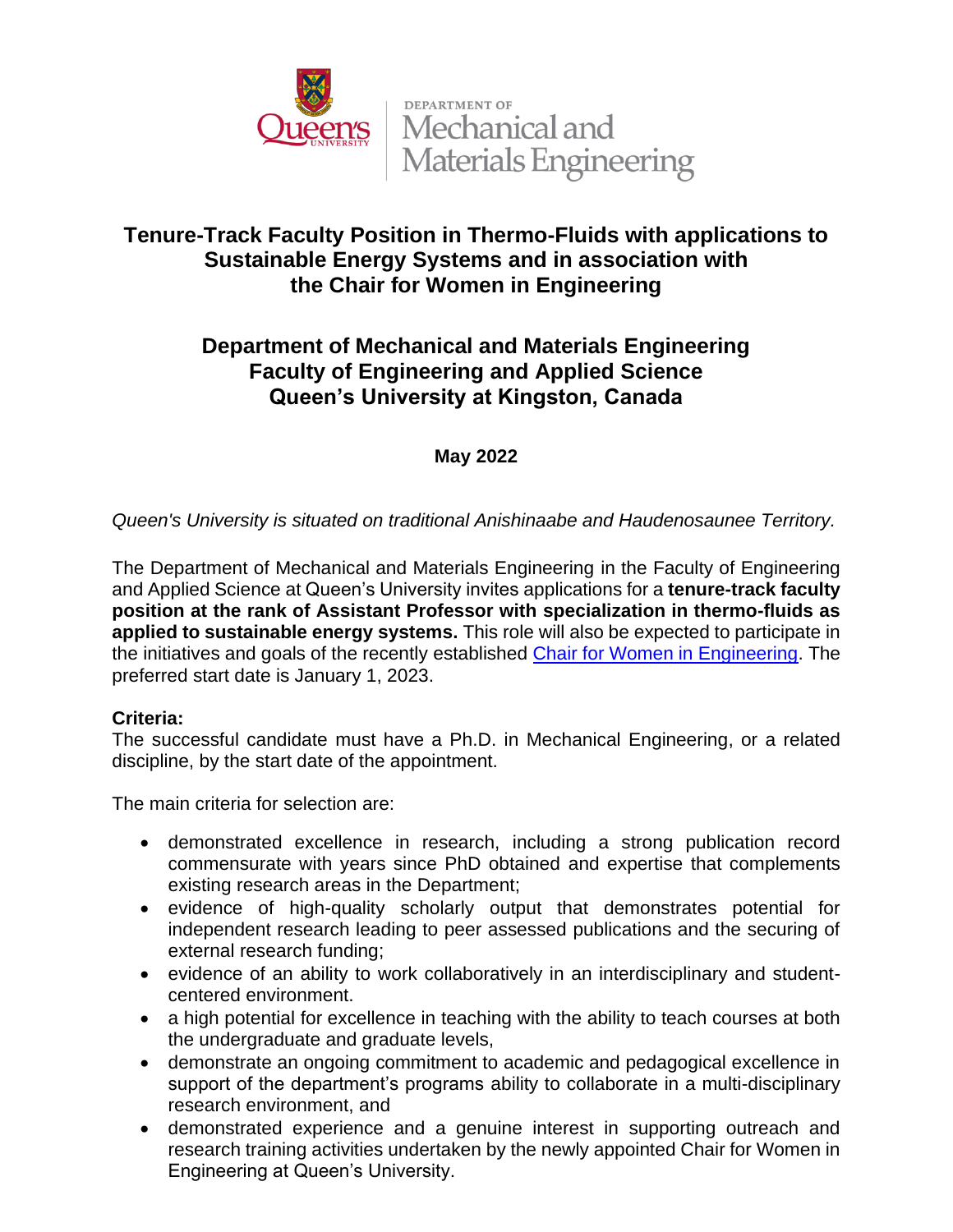• Professional engineering licensure in Canada, or the eligibility to obtain licensure, is a requirement. Note that all forms of engineering licensure in Canada are considered acceptable (e.g., P.Eng., temporary engineering license, provisional engineering license, etc.).

The successful candidate will be required to make contributions through service to the department, the Faculty, the University, and/or the broader community. Salary will be commensurate with qualifications and experience.

#### **Your Career with Queen's Engineering**

Queen's University is one of Canada's leading research-intensive universities. We are focused on being the quality leader in Canadian higher education and are dedicated to promoting research and scholarship of national and international distinction. The Department of Mechanical and Materials Engineering is comprised of approximately 30 faculty members, 600 undergraduate students and 150 graduate students. Research in the Department is supported by four research chairs: a Tier 1 CRC in Computational Turbulence, a Tier 1 CRC in Mechanics of Materials, an NSERC Industrial Research Chair in Nuclear Materials, and a University Network of Excellence in Nuclear Engineering (UNENE) Research Chair in Corrosion Control and Materials Performance. The Department also boasts a number of world-class experimental research facilities, including the Optical Towing Tank for Energetics Research Laboratory [\(OTTER Lab\)](https://rivallab.com/facilities/) and the Reactor Materials Testing Laboratory [\(RMTL\)](https://rmtl.engineering.queensu.ca/). More details about the Department can be found at [me.queensu.ca.](https://me.queensu.ca/)

Among our top priorities in the Faculty of Engineering and Applied Science is providing opportunities for early career academics to develop exceptional research and teaching contributions while fostering an inclusive environment where all faculty can thrive. Support for faculty to develop strong research programs includes Special Research Grant opportunities, grant writing workshops and review services, and one-to-one mentorship from experienced colleagues. To promote on-going teaching success, there is support for course development and delivery provided by [the Queen's Centre for Teaching and](https://www.queensu.ca/ctl/home)  [Learning,](https://www.queensu.ca/ctl/home) the [Engineering Teaching](https://engineering.queensu.ca/About/teaching-and-learning/team.html) and Learning Team, the Department of Mechanical Engineering and the Faculty of Engineering and Applied Science. Queen's Engineering is also committed to promoting equity, diversity, and inclusivity in engineering, supported by the recent establishment of a [Chair for Women in Engineering](https://engineering.queensu.ca/women-in-engineering/), the new [Engineering Strategic](https://engineering.queensu.ca/About/strategic-plan/index.html)  [Plan,](https://engineering.queensu.ca/About/strategic-plan/index.html) and [Engineering for Everyone.](https://engineering.queensu.ca/About/engineering-for-everyone/index.html) Visit [Inclusive Queen's](https://www.queensu.ca/inclusive/) for more information on equity, diversity and inclusion resources and initiatives

The University is situated on the traditional territories of the Haudenosaunee and Anishinaabe, in historic Kingston on the shores of Lake Ontario. Kingston's residents enjoy an outstanding quality of life with a wide range of cultural, recreational, and creative opportunities. Queen's historic campus is located in the heart of the vibrant Kingston community in the Thousand Islands region of South Eastern Ontario. Queen's is positioned centrally with respect to three major metropolitan areas: Toronto, Montreal, and Ottawa. Faculty and their dependents are eligible for an extensive benefits package including prescription drug coverage, vision care, dental care, long term disability insurance, life insurance and access to the Employee and Family Assistance Program. You will also participate in a pension plan. Tuition assistance is available for qualifying employees, their spouses and dependent children. Queen's values families and is pleased to provide a 'top up' to government parental leave benefits for eligible employees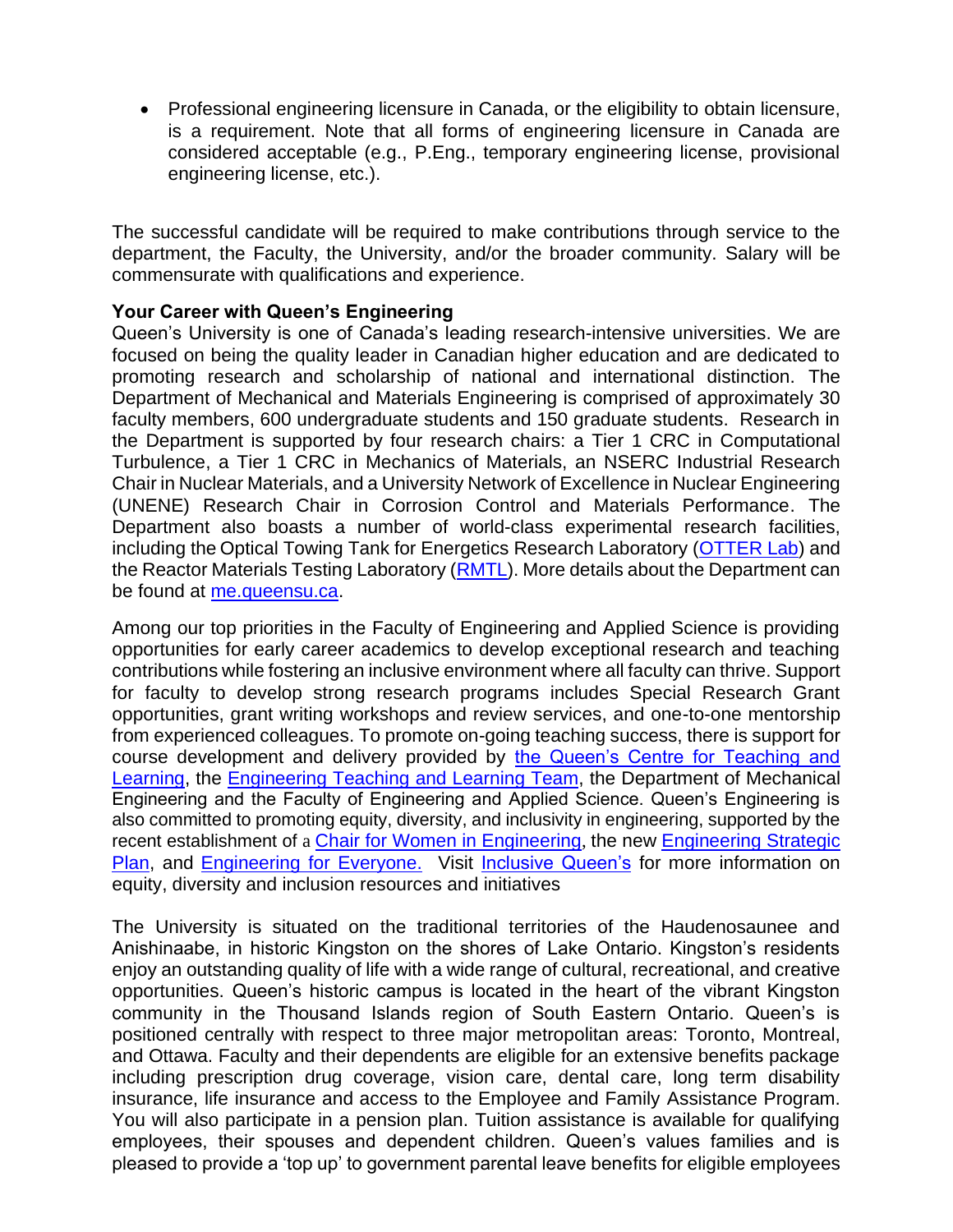on maternity/parental leave. In addition, Queen's provides partial reimbursement for eligible daycare expenses for employees with dependent children in daycare. Details are set out in the Queen's-QUFA Collective Agreement. For more information on employee benefits, see [Queen's Human Resources.](http://www.queensu.ca/humanresources/)

Additional information about Queen's University can be found on the [Faculty Recruitment](http://www.queensu.ca/facultyrecruitment)  [and Support](http://www.queensu.ca/facultyrecruitment) website.

The University invites applications from all qualified individuals. Queen's is strongly committed to employment equity, diversity, and inclusion in the workplace and encourages applications from Black, racialized/visible minority and Indigenous/Aboriginal people, women, persons with disabilities, and 2SLGBTQ+ persons. All qualified candidates are encouraged to apply; however, in accordance with Canadian immigration requirements, Canadian citizens and permanent residents of Canada will be given priority.

To comply with federal laws, the University is obliged to gather statistical information as to how many applicants for each job vacancy are Canadian citizens / permanent residents of Canada. Applicants need not identify their country of origin or citizenship; however, all applications must include one of the following statements: "I am a Canadian citizen / permanent resident of Canada"; OR, "I am not a Canadian citizen / permanent resident of Canada". Applications that do not include this information will be deemed incomplete.

In addition, the impact of certain circumstances that may legitimately affect a nominee's record of research achievement will be given careful consideration when assessing the nominee's research productivity. Candidates are encouraged to provide any relevant information about their experience and/or career interruptions.

A complete application consists of:

- a cover letter (including one of the two statements regarding Canadian citizenship / permanent resident status specified in the previous paragraph);
- a current Curriculum Vitae (including a list of publications);
- a statement of research interests;
- a statement of teaching interests and experience (including teaching outlines and evaluations if available)
- a statement of commitment to  $-$  as well as ideas and any experience on how to  $$ ensure equity, diversity and inclusivity in scholarly activities for all underrepresented groups in the field of engineering; and,
- the names and contact information of three referees.

The deadline for applications is June 5, 2022. However, applications will continue to be received until the position has been filled. Applicants are encouraged to send all documents in their application packages electronically as PDFs to the Mechanical and Materials Engineering (MME) Administrative Assistant at [mmeadmin@queensu.ca,](mailto:mmeadmin@queensu.ca) although hard copy applications may be submitted to:

Dr. Keith Pilkey Professor and Head Department of Mechanical and Materials Engineering